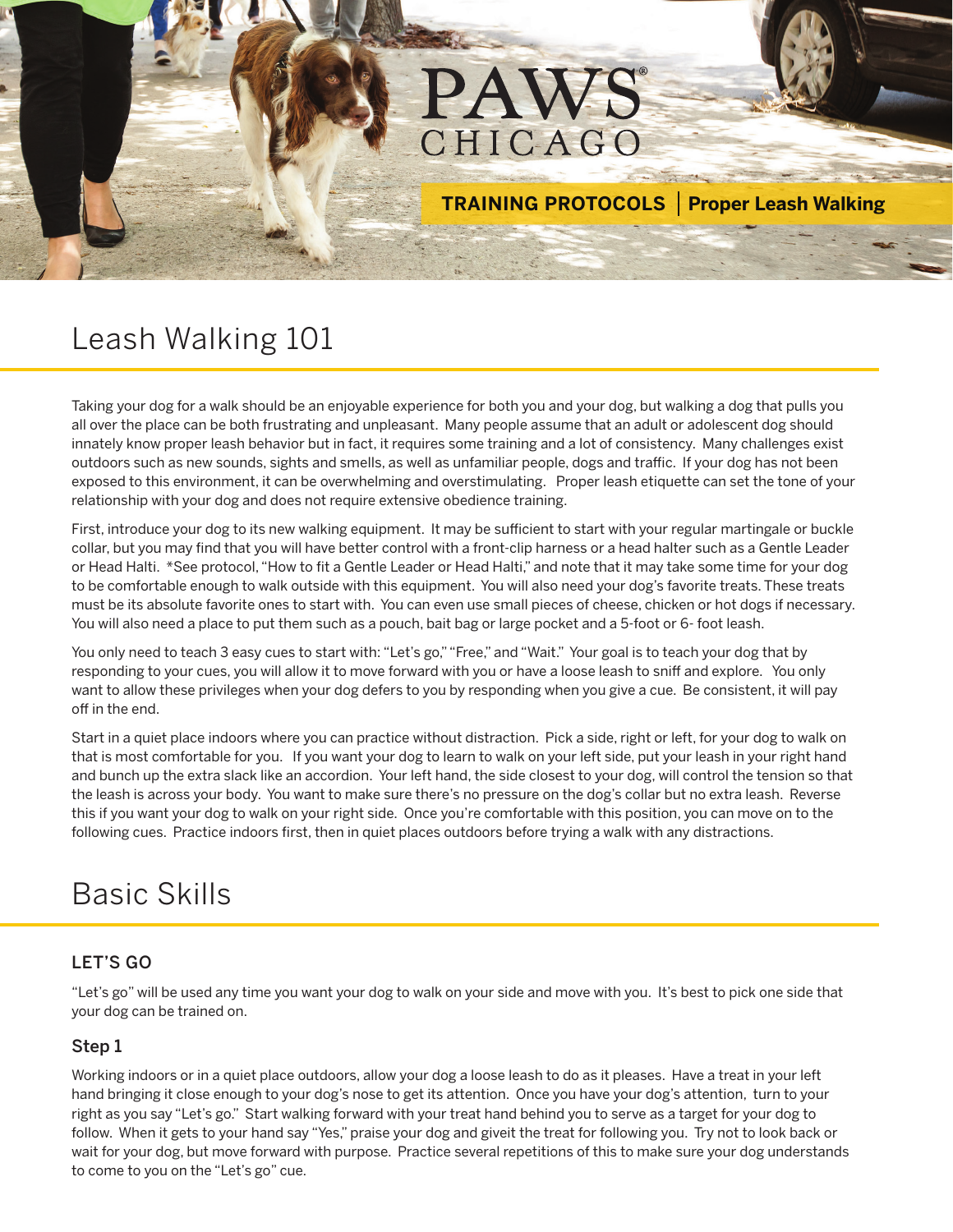#### Step 2

Still working in a quiet place, fill your pocket or pouch with treats. Decide which side you'd like your dog to walk on and hold a few treats in your hand on that side of your body. Hold your leash in the opposite hand. Say "Let's go" and take a few steps forward with your treat hand in front of your dog's nose. When your dog gets to your hand, stop and reward. Repeat, just a few steps at a time, rewarding your dog along the seam of your pants. During your first session, make a big circle with your dog on the outside of the circle. If the dog moves ahead of you, stop moving and use your treats to lure it back to your side.

#### Step 3

Practice several days until you see your dog is walking well on a loose lead for several steps before rewarding. Remember to stop if it moves ahead of you and lureit back to your side. Work on taking the treats out of your hand and placing your hand on the leash. Continue to reward occasionally for loose leash walking or "checking in" with you for treats.

#### FREE

The "Free" cue is used when you want to allow your dog freedom to sniff and explore. The only rule is that the dog cannot pull you forward or in other directions.

#### Step 1

Still working indoors or in a quiet place, go back and practice Step 3 of the "Let's go" cue. This time, at the end of the exercise say "Free" to your dog and let it move to the end of the leash. It can now roam as it pleases. Repeat this sequence several times until your dog gets the hang of it.

#### Step 2

Start again in an area with no distraction such as a back yard or quiet sidewalk. Give your dog the "Let's go" cue and practice your leash walking. At the end release your dog with the "Free" cue. Practice calling your dog back to your side by turning and giving the "Let's go" cue. Repeat this sequence until your dog is fluent. Anytime your dog starts pulling during the "Free" time, stop moving and bring it back to your side with the "Let's go" and take a few steps with your dog next to you before rewarding. It may be necessary to back up a few steps or change direction to bring your dog to your side.

#### WAIT

Sometimes it is important for your dog to stop moving and wait during a walk. This can happen at doorways, street corners or when you need to tie your shoe.

#### Step 1

Set up a barrier in a quiet place indoors. This can simply be a broom across a doorway between rooms in your home. Walk your dog up to the barrier from a close distance using your "Let's go" cue. As you approach the barrier give your dog the cue "Wait" and then stop moving in front of the barrier. It is important that you don't allow your dog to cross the barrier even if you need to use the leash to do this. When your dog stops moving and the leash is loose, reward with a treat and then say "Let's go" and move through the barrier. Your dog can pick any position it likes (sit, lie down or stand) as long as it waits with a loose leash.

#### Step 2

Repeat this exercise several times until you see your dog stop immediately on the cue and look up at you for the treat.